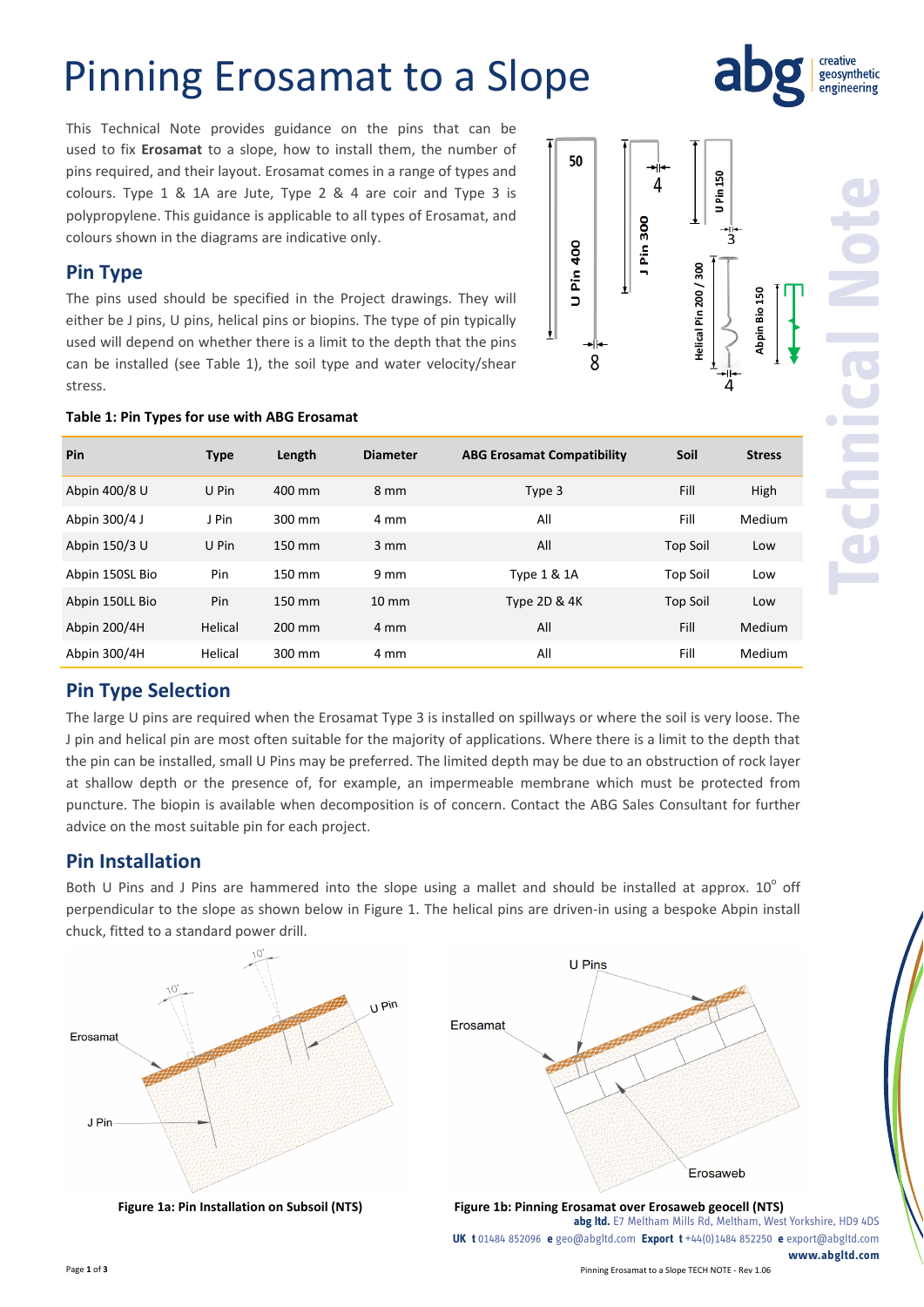# Pinning Erosamat to a Slope



### **Pin Pattern**

The layout of pins across an Erosamat blanket will vary depending on the slope angle and soil conditions, the width of the roll of Erosamat, and the type of pin used (e.g. J pin or U pin). Appended to this document are pinning patterns illustrating the pin layout for each of the standard roll widths;

- Erosamat 1.22m roll width Pin Layout Diagram **Type 1**
- Erosamat 1.83m roll width Pin Layout Diagram **Type 1a**
- Erosamat 2.0m roll width Pin Layout Diagram **Type 2** & **Type 4**
- Erosamat 2.5m roll width Pin Layout Diagram **Type 3**

These pinning patterns are collectively referred to as the 'Erosamat Pin Layout Diagrams' and should be read in conjunction with the advice in this Technical Note. For non‐standard roll widths contact ABG for specific advice. The total quantity of pins required will depend on the number of 'Intermediate Pins' (pins dispersed evenly across the slope), 'Panel Overlap Pins' (pins located between Erosamat panels) and 'Edge Pins' (pins at all edges of the slope). The number of Intermediate Pins and Panel Overlap Pins required is specified as a 'Pinning Pattern'. Table 2 lists the pin frequencies for average ground conditions and the



most common roll widths of Erosamat, plus the Pinning Pattern to use in accordance with the Erosamat Pin layout Diagrams. For site specific advice, the ABG Technical Team should be contacted for recommendations.

#### **Edge Pins**

At the top, bottom, and sides of a slope covered in Erosamat, the Erosamat should be buried in trenches along each side with additional Edge Pins installed at the base of each trench. Trenches at the top and sides of the slope should have a pin every metre. At the bottom of the slope Edge Pins are only required to help hold the Erosamat in place prior to backfilling – so every two metres should be adequate.

### **Downslope Panel Overlap Pins**

Where Erosamat blankets are laid adjacent to one another the edges must be overlapped and pinned in place. Overlaps running down the slope should be a minimum of 100mm wide with pins at 0.5m centres. These pins are referred to as 'Downslope Panel Overlap Pins'.

### **Cross Slope Panel Overlap Pins**

Additional pins are required where one end of a roll of Erosamat finishes and the next one starts. These are referred to as Cross Slope Panel Overlap Pins. The Cross Slope overlap should be at least 300mm wide with pins at 0.5m centres at both the top and bottom of the overlap (4 pins per metre length). This is illustrated in the Erosamat Pin Layout Diagram.

#### **Intermediate Pins**

Intermediate pins are required to hold the Erosamat onto the slope in close contact with the soil.